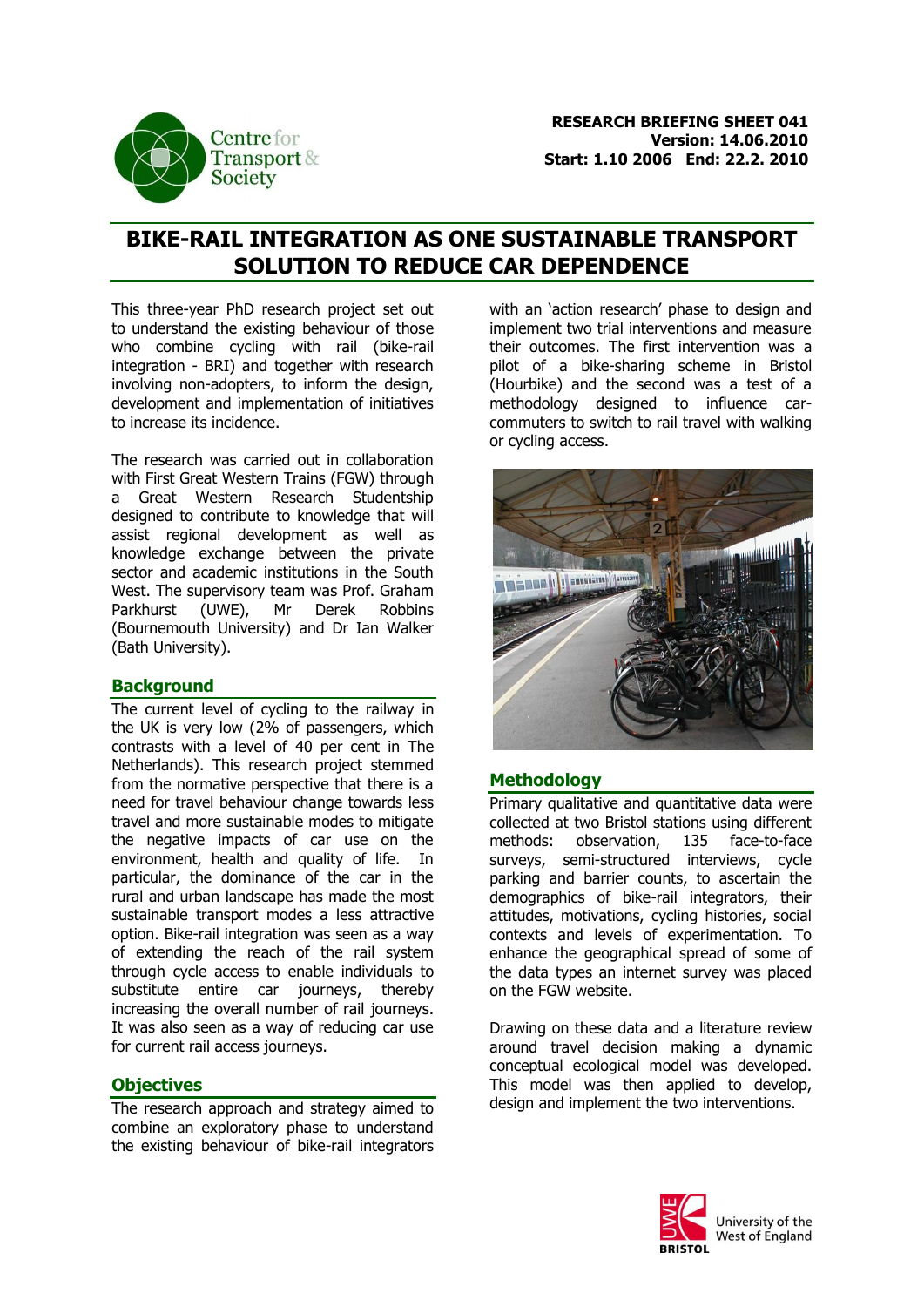### **Findings from user surveys**

The bike-rail integrators in the Bristol sample were shown to be predominantly male (71%) and in their thirties. Their level of income is comparable to those of rail travellers generally and the majority (89%) were employed. Their cycle journeys to and from the railway stations were on average 3.7 km and many stated that their alternative access mode to the railway station would be walking. The main motivations for BRI were saving time or money and taking exercise.

Five methods of integration had been deployed by the respondents, with some individuals using more than one type, depending on the journey purpose and frequency:

- cycling and parking at the station nearest home,
- maintaining a bike at one or more 'destination' stations,
- combining the above two options a bike at both ends,
- investing in a folding bicycle to  $\bullet$ facilitate carriage due to space restraints or restrictions set by operators,
- $\bullet$ taking a fixed frame bicycle onto a train and using it for access and/or egress trips,
- making an entire journey by cycle in one direction, but making either the outbound or return journey carrying the bicycle on the train.

The bicycle parking and barrier counts showed that 10% of bicycles at the available bike parking stands were not in use and therefore that capacity could be released by better management of cycle parking resources. Likewise, with improved security of bicycle parking, approximately one in ten bicycles might be left at the station rather than being taken on trains. The cycle parking was found to be used by two distinct groups, those living outside Bristol who parked overnight and those living in Bristol who parked during the day. The decision about which method to use was found to be influenced by:

- the security of bicycle parking or the perceived security of parking,
- the ease or difficulty of taking a  $\bullet$ bicycle on the train,
- the distance at either end of the rail journey,
- the journey frequency.

A picture emerged that bike-rail integrators had experimented with the different options and had invested a considerable amount of time to find the optimum BRI method for a particular journey given the capacity of existing facilities.  $44\%$  of the sample (N=135) had a car available for the particular journey for which they were surveyed but chose to bike-rail integrate. The motivations were diverse, illustrating a complex web of interactions amongst a number of influencing factors. Negative or 'push factors' were given by some: high parking charges and traffic congestion; others articulated positive and affective reasons for bike-rail integration. The results highlighted the importance of the individuals' transport, social and cultural context in influencing the decision to bike-rail integrate.

# **Findings from bike hire pilot**

The availability of new technology has enabled the possibility of bikes being available for hire 24-hr with minimal staffing requirements. The application at stations was intended by the researcher to enhance the experience of existing bike-rail integrators and perhaps encourage new users by:

- offering an opportunity to try cycle access without investing in a bicycle,
- providing an alternative egress mode for tourists/visitors but also for commuters and business travellers making less frequent journeys,
- reducing the need for bicycle carriage on trains,
- making more efficient use of bicycle parking facilities at station by providing an alternative for those keeping a second bicycle at the destination,
- allowing rail users to reduce their overall journey times over walking or by avoiding a wait for a taxi or bus,
- offering additional flexibility in case of a puncture, theft or repair.

The researcher collaborated with FGW, Bristol City Council, UWE and Hourbike to set up a network of hire hubs using battery-powered GSM docking technology. Users needed to register (as a way of building in accountability